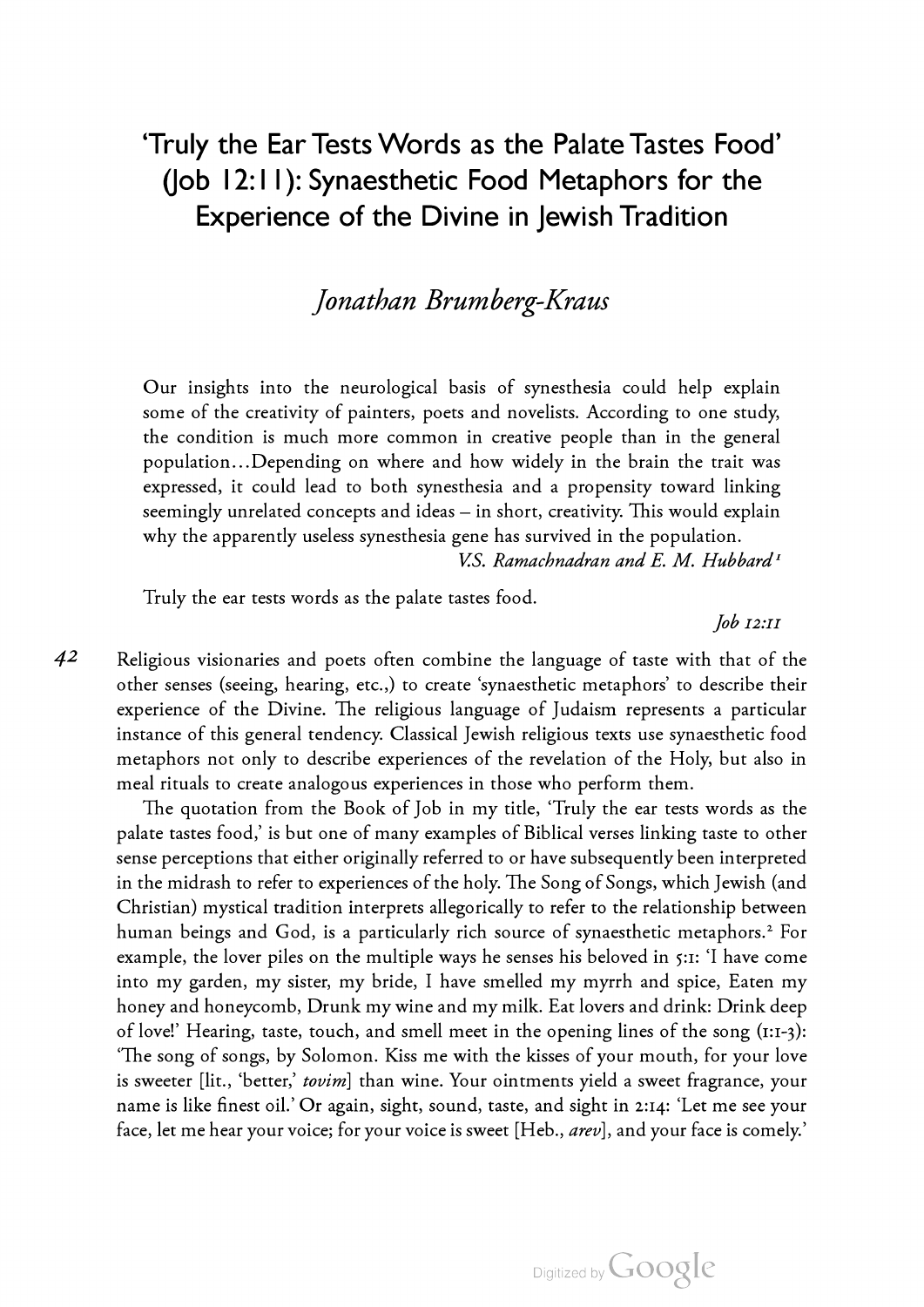Other well-known Biblical metaphors that fuse taste with other sense perceptions of God are 'Taste and see that the Lord is sweet [lit., in the Hebrew, 'good,' tov]' (Ps. 33:9), and Ex. 24:11, the Israelite elders at Mt. Sinai 'had a vision of God [Heb., v*a-yehazu*] and ate and drank,' the real eating about which <sup>I</sup> have written and spoke at previous Oxford Symposia.<sup>3</sup> Another important example is the way the Passover *haggadah* combines the taste of the bitter herb, *maror* with the sound of the Biblical verse in Ex 1:14 about the Egyptians' past oppression of the ancient Israelites: 'They made life bitter  $[va-yi-mareru]$ for them with harsh labor at mortar and bricks.' On the one hand, the similar sounds for the name of the food and the Hebrew verb for the Egyptians' oppression of the Israelites equates the taste of the food with the harsh experience of slavery. However, on another level, what linguists would identify as pleasing sounds, the /m/ and /r/ sound combination in *maror* and *yi-mareru*, are at odds with the unpleasantly bitter taste and<br>memory for which they stand.<sup>4</sup> That is, the *maror* tastes bad but sounds good. Hence, synaesthetic metaphors can evoke not only complementary multisensory experiences, but also experiences of the coincidence of opposites. There are many other examples of synaesthetic taste metaphors employed in Jewish texts and ritual practice, but <sup>I</sup> will focus on these to illustrate what such metaphorical food language tells us about revelatory experiences of the Divine.

Synaesthetic metaphors combining the taste with other senses communicate their creators' experiences of the Divine in at least five ways. (1) The piling on of different sense perceptions, e.g. in the Song of Songs, refers to the multisensory quality of the experience of the Divine, especially in mystical experience. It's like hearing, seeing, tasting, smelling, and touching one's beloved all at once! (2) Combinations of the sense of taste (or touch) that are felt directly in or on one's body with sight or hearing, which perceive things from <sup>a</sup> distance, refer to the religious experience of feeling God simultaneously both near and far, inside oneself and outside. For example, 'The ear tests words, as the palate tastes food,' 'Taste the Lord and see that He is good,' and 'they envisioned God and they ate and drank.' Metaphors of smell work similarly, because odors are both diffused over a distance and felt, even tasted quite intensely; and the full experience of taste is virtually inseparable from smell. (3) The metaphorical combinations of taste and sight or sound also refer to the experience of simultaneous cognitive knowing and sensual feeling: 'knowing in the Biblical sense.' (4) Taste metaphors also refer to the Divine as an experience of 'the good,' as in Ps 33:9. There is some question about what good means. Does it mean good for you as in morally, spiritually, and physically beneficial or good as in tasty, delightful, and pleasurable? Or does it mean 'sweet' (suavis) as it was often translated in the Latin Christian tradition, that is having the chemosensory quality of sweetness, as opposed to the other 'four taste primaries': saltiness, sourness, bitterness, or umami?5 But Fulton points out that Christian monastic literature tends to use the terms *suavis* or *suavitas* as synonyms for 'good' as generically pleasurable and beneficial, rather than 'sweet' as in sugary.<sup>6</sup> Similarly, the Hebrew word arev, often translated as 'sweet', as in 'let me hear your

43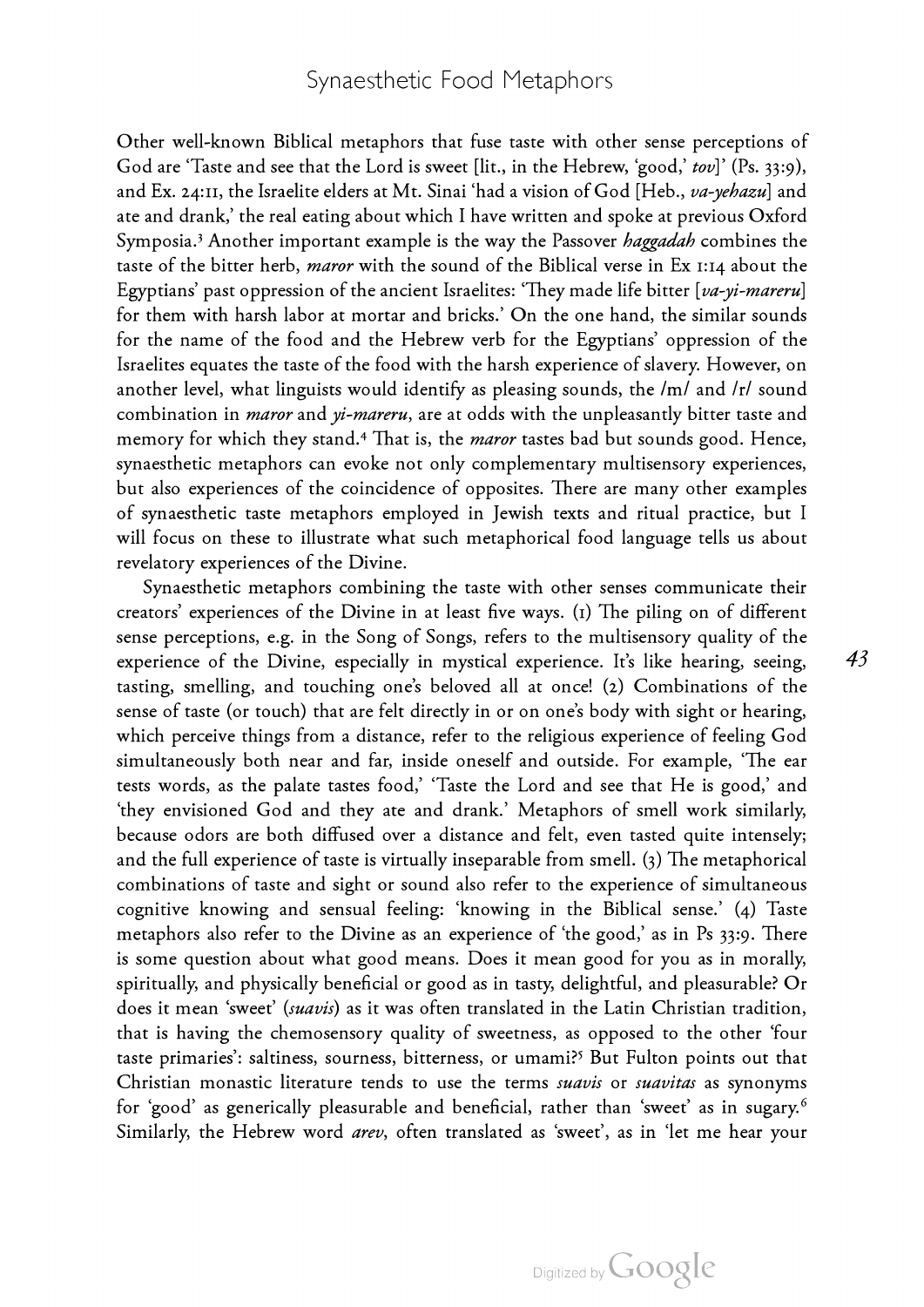voice, for your voice is sweet' (Song of Songs 2:14), seems to mean 'sweet' as generally delectable, not saccharine sweet. Moreover, as we shall discuss later, what tastes sweet or good is culturally and socially determined.7 Finally, (5) experiences of the holy may also taste bitter, i.e. unpleasant, as Job 12:11 implies. That is, the non-consoling words of his friends shortly preceding Job's remark are <sup>a</sup> bit hard for him to swallow. Similarly the Passover traditions use the *maror*, the bitter herb, to recall how the 'Egyptians' embittered the lives of our Israelite ancestors with hard labor.' But again, analogously to sweet, does bitter in this case mean only unpleasant, or does it also refer to the specific chemosensory taste of bitterness? Probably the latter, given the foods often used by many Jews for *maror* in the Passover seder, like romaine lettuce. However, is the horseradish typical in Ashkenazi practice technically bitter, or just so spicy hot that it makes you cry if you eat a big enough portion of it? All these synaesthetic metaphors for the Divine share the way they all construct the Divine as something Other outside the perceiver, but taken inside her or him, corresponding to Rudolf Otto's 'idea of the holy' as an experience of <sup>a</sup> numinous Other, <sup>a</sup> mysterious something that simultaneously frightens one away and draws one to it. $8$  Now let's take a closer look at these five ways of tasting the Divine synaesthetically.

### Revelation of the Divine as a multi-sensory experience

Seeing, hearing, smelling, touching, and tasting the presence of one's Beloved in the Song of Songs as <sup>a</sup> metaphor for the human-divine relationship emphasizes the richness and comprehensiveness of the visionary's experience of the Divine. We're hit with sights, sounds, odors, tastes, and sensations on our skin on all fronts at once, both overpowering and complex. It's as if the taste of the Divine is 'hyperpalatable,' rewarding all of our senses and stimulating us to want more.<sup>9</sup> But in contrast to David Kessler's critique of hyperpalatability, which the modern food industry exploits to addict us to their food products,<sup>10</sup> Jewish Biblical culture constructs this multi-sensory experience as something good. The possible linguistic connection between the Hebrew word for sweet or delectable – *arev*, as in 'your voice is delectable' (S.S. 2:14) – and the verb with the same root, ayin, resh, bet that means 'to mix', as in le-hitarev, 'to be mixed together,' may hint as this. Montanari and Fulton suggest that <sup>a</sup> preference for a combination of flavors, of all the four (or five) flavors interacting with one another, tempering one another in an harmonious balance, is more characteristic of ancient and medieval cultural sensibility than modern Italian and other European cultural preferences for tasting distinctive flavors of individual foods on their own.11 Ancient and medieval Jewish cultural sensibilities have a similar taste for synthesizing flavors, and extend that beyond the mixtures tasted in the mouth to the harmonious combination of flavors taken in through the other four senses, too. And so, 'Let me hear your voice; for your voice is delectable and your face is comely… <sup>I</sup> have come into my garden, my sister, my bride, <sup>I</sup> have smelled my myrrh and spice, eaten my honey and honeycomb, drunk my wine and my milk.' (S.S. 2:14, 5:1).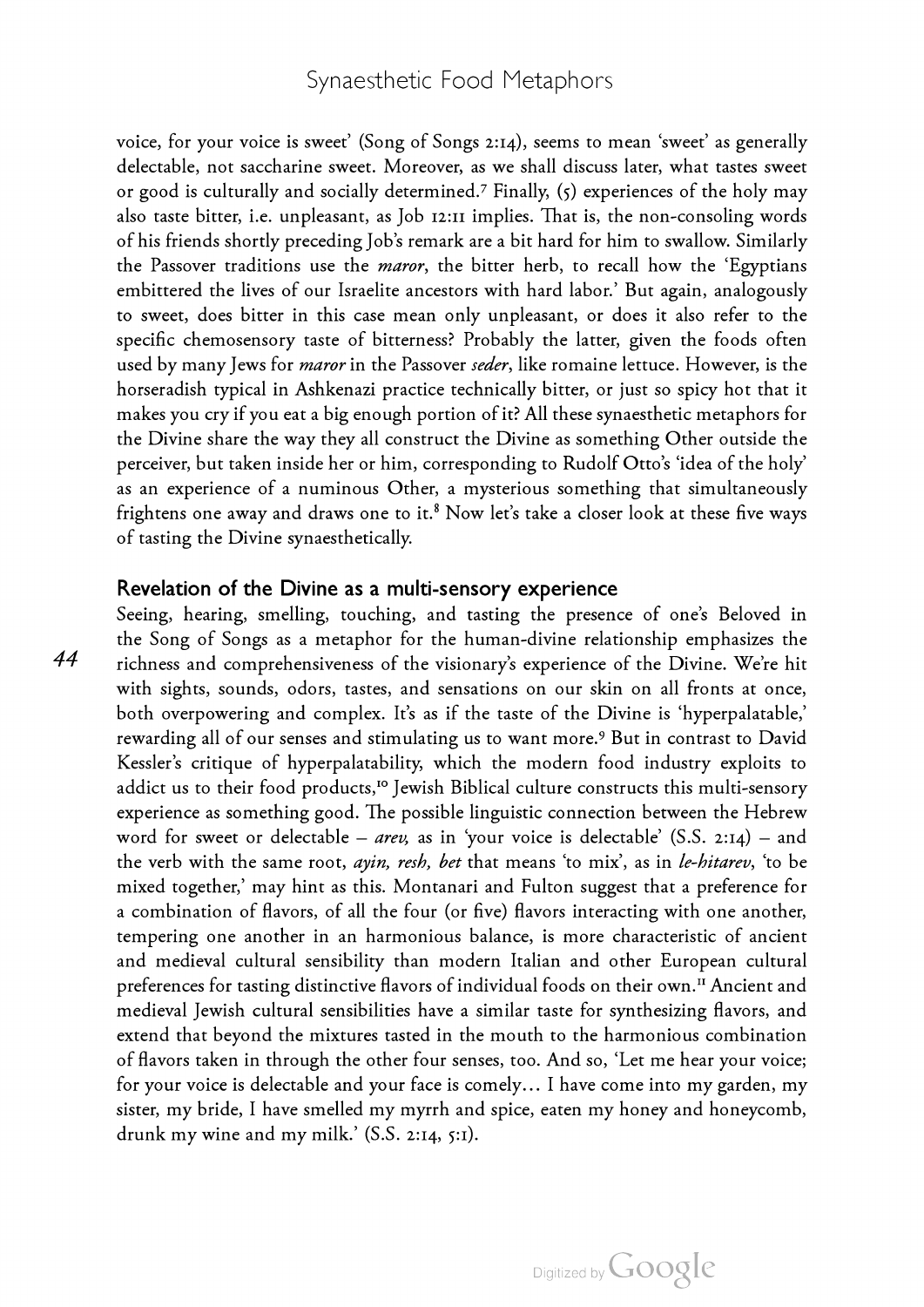#### Tasting what is seen or heard from afar

Synaesthetic metaphors that combine tasting and seeing, or tasting and hearing, suggest that objects of perception seen or heard from afar are nevertheless experienced as intimately as the food we must ingest into our bodies in order to taste it. Tasting, in contrast to seeing and hearing,

involves an extremely intimate exchange between the environment and the self, two entities that are ordinarily quite separate. The insulated, safe, self, protected by skin from the rest of the world, experiences a material breach of this boundary a few times a day in the act of eating. The world enters the self…The intake of food happens at one and only one locus: the mouth. This largest of the breaches in the sheath that protects the body is the principal material incorporator of the outside world. It is the last defense, the point at which the critical decision of incorporation occurs: swallow it or spit it out.<sup>12</sup>

Thus, when Job compares the palate's tasting food to the ear's testing words, he's referring precisely to this sort of 'critical decision' whether or not to incorporate his friends' words, to take them intimately to heart; presumably in this case, his ear would like to 'spit them out.' Conversely, in Psalm 33:9, though one sees God's goodness from a distance, the metaphor suggests that one can nevertheless taste His goodness as if he or she physically incorporated it. Because of the peculiarities of Hebrew syntax, namely the characteristic parallelism of Biblical poetry, it's a little ambiguous which perceptual domain – taste, or hearing or sight – are the synaesthetic metaphors' source and target domain. In other words, are the long-distance perceptual domains of hearing and sight being compared to the intimate, incorporating sense of taste, or vice versa?<br>Some linguistic studies suggest that the usual directionality of synaesthetic metaphors goes from the lower domains of perception (like taste and touch) to the higher (hearing and sight), because that direction is more 'cognitively accessible.'<sup>13</sup> Others suggest that while directionality tends to be significant for the cognitive accessibility of synaesthetic metaphors, cultural and other factors may nevertheless outweigh the significance of directionality in specific instances.<sup>14</sup> Thus, the peculiar cultural characteristics of Biblical poetry and Hebrew play down the directionality of their synaesthetic metaphors. Their parallel syntax encourages interpreting them as going both ways. The Jewish synaesthetic metaphors connecting tasting and seeing, tasting and hearing, suggest that the objects of these modes of perception are both near and far. As the Jewish twelfth-century poet and philosopher Judah Ha-Levi put it in the opening lines of his most famous poem: 'Lord, where shall <sup>I</sup> find You? Your place is lofty and secret. And where shall <sup>I</sup> not find You? The whole earth is full of Your glory!'<sup>15</sup>

### Tasting and seeing or hearing as knowing and feeling

Thus, synaesthetic metaphors in Judaism tend to stress the fusion of multiple, even opposing modes of perception into <sup>a</sup> singular experience of <sup>a</sup> sort of heightened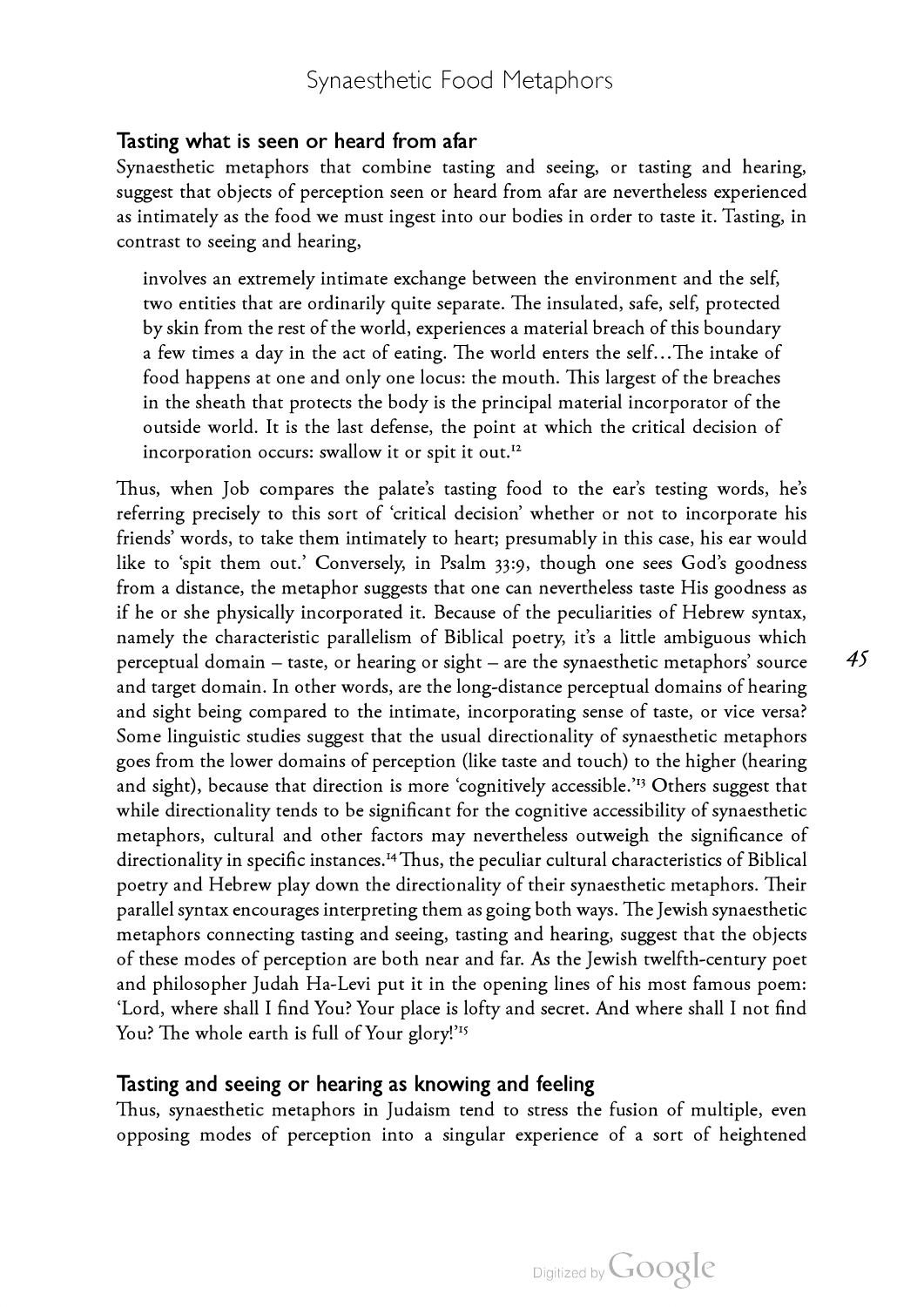knowing, which combines rational cognition with sense perception. This is the visionary experience of 'real eating' that was supposed to have occurred when the Israelite elders 'envisioned God and ate and drank' at Mt. Sinai (Ex 24:11). In the thirteenth century, the kabbalist and exegete R. Bahya ben Asher exploits Biblical poetry's characteristic parallelism to turn this verse, and another verse from Psalms 103:4 into synaesthetic metaphors that emphasize the fusion of sense experiential and rational knowledge. Though Ex 24:11 is prose, R. Bahya interprets 'They envisioned God, and they ate and drank,' as if it were two synonymous limbs of <sup>a</sup> line of Biblical poetry. 'They envisioned God' and 'They ate and drank' are not sequential actions, but rather syntactically parallel synonyms for a single synaesthetic visionary experience of seeing, eating, and drinking – 'tasting' God.<sup>16</sup> In his interpretation of Ps 103:1: 'My soul – Bless YHWH, all my insides, His holy name,' R. Bahya similarly fuses the body and soul's perceptive capacities, coordinating their distinctive activities in a single process. In this verse, 'The invisible [my soul] is united by [Bless] ing with the Invisible [YHWH], and the visible [my insides] to the visible [His holy name].'<sup>17</sup> A single verb, 'Bless!' serves for the two parallel processes, suggesting that the soul and the insides' blessing is a single action. It's as if the Psalmist's soul speaks to the transcendent deity YHWH, whom he knows but can't see, while his insides address the Name of God, the physical manifestations of God in the world that he literally feels in his guts. This departs from earlier Jewish philosophical dualism that believed the soul and the body had two separate sets of senses, exemplified in Judah Halevi's earlier interpretation of Ps 33:9: the soul knows the goodness of God analogously to the way we taste food, but we don't actually physically taste God.<sup>18</sup> A similar shift from this view occurs in medieval Christian mystical thought around the same time, which stressed the physical senses, not some separate set of spiritual senses, were means to actually know God.<sup>19</sup> One prominent representative of this new trend, St Bernard of Clairvaux, puns a connection between sapere ('to taste') and *sapientia* ('wisdom') to emphasize the importance of experiential knowledge of God's wisdom:

Perhaps...sapientia (wisdom) is derived from sapor (taste) because when it is added to virtue, like some seasoning (condimentum), it adds taste (sapidam) to something which by itself is tasteless (insulsa) and bitter (aspera).<sup>20</sup>

A similar conceit in Jewish thought plays on the post-Biblical meaning of the Hebrew word ta'am as 'reason' as well as 'taste' (as in ta'amei ha-mitzvot - 'reasons for the commandments'). Thus, Jewish tradition typically interpreted Ps 33:9 allegorically. 'Taste  $(ta'amu)$  the Lord and see that He is good' means: study the reasons for the commandments (ta'amei ha-mitzvot) and you will see that He is good; that is, He is wise. According to one medieval kabbalist, knowing the reasons for the commandments is 'tasty' experience.<sup>21</sup> Biblical synaesthetic metaphors, especially those involving the lower senses of taste and touch, become shorthand for experiential knowledge of God and His ways – which medieval Jewish and Christian mystics especially prized.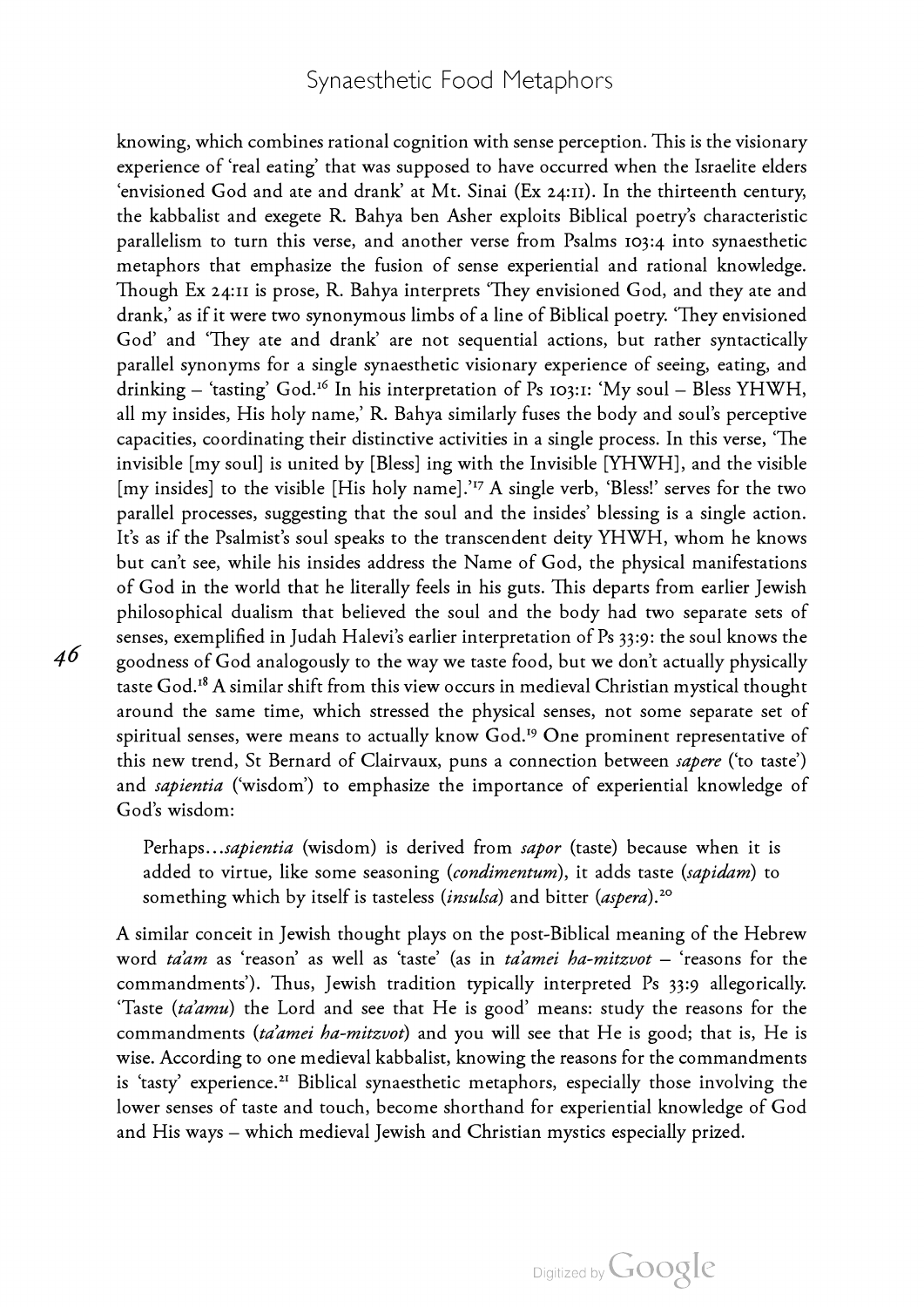### Tasting what is good

A growing consensus among psychologists, biologists, and advocates for sustainable food asserts that our taste preferences probably originate in a biological predisposition to like foods that are good for us, and be repelled by foods that are potentially harmful to us. Hence human beings are hard-wired to prefer what tastes sweet to what tastes bitter, because at least in the early stages of our evolution, those preferences tended us toward the foods we needed and prevented us from eating what would kill us. Thus the 'tasting good' and 'good for us' dichotomy is not an either/or but a both/ and phenomenon. Granted, environmental and cultural factors have dramatically complicated the simple equation that what tastes sweet to us is 'good', and what tastes bitter is 'bad.'22 Obvious examples are industrial food producers' exploitation of our preference for sweetness by packing their food-like products with high fructose corn syrup (contributing to the current obesity epidemic), or culturally acquired tastes for bitter foods, as in the combinations of bitter hoppyness and sweet maltyness that beer connoisseurs enjoy. Moreover, contemporary psychologists, notably Paul Rozin and Jonathan Haidt, among others, make <sup>a</sup> strong case for the psycho-physiological connection between taste preferences and moral preferences, particularly in the emotion of disgust, which literally means 'bad taste.'23 Conversely, what tastes good thus may be morally uplifting. It was for the medieval Christian mystics who interpreted Ps. 33:9: 'Taste the Lord and see that He is sweet  $[suavis]'$  as a call to become like God,<sup>24</sup> or much later, in the remarkable effect of Babette's feast on its pious participants, in Isak Dinesen's short story and the movie version of it.<sup>25</sup> The Hebrew word tov is much more semantically flexible than *suavis*, as some Latin versions of the verse translate it in Ps 33:9. Tov nearly always has triple connotation of aesthetically pleasing (to taste and to see), morally desirable (to do), and conceptually coherent (to know) – as in all the 'God saw it was good' evaluations in the first seven days of creation in Genesis; in the 'fruit of the tree of knowledge of good and evil… good for food, and… <sup>a</sup> delight to the eyes,' and in 'taste the Lord and see that He is good.'<sup>26</sup> Tov's multiple connotations in the Bible imply that what pleases us to see, hear, smell, touch, and taste is good for us. Hence, the Bible and evolutionary biology seem to agree that we have <sup>a</sup> taste for what is good for us, what benefits us, whether as a result of God's design or natural selection. No wonder then that to the Psalmist and his subsequent interpreters, to taste the Lord was to see that He was good.

#### Tasting what is bitter

The synaesthetic Biblical metaphors that evoke bitterness, like 'they made life bitter [va-yimareru] for them with harsh labor at mortar and bricks and with all sorts of tasks in the field.' (Ex 1:14) and 'Truly the ear tests words as the palate tastes food' (Job 12:11) (which in context seems to refer to the bitter food of his friends' lame efforts at consolation) underline the difficulty of drawing simple moral inferences from taste preferences. On the one hand, evolutionary biology and psychology tell us that what 47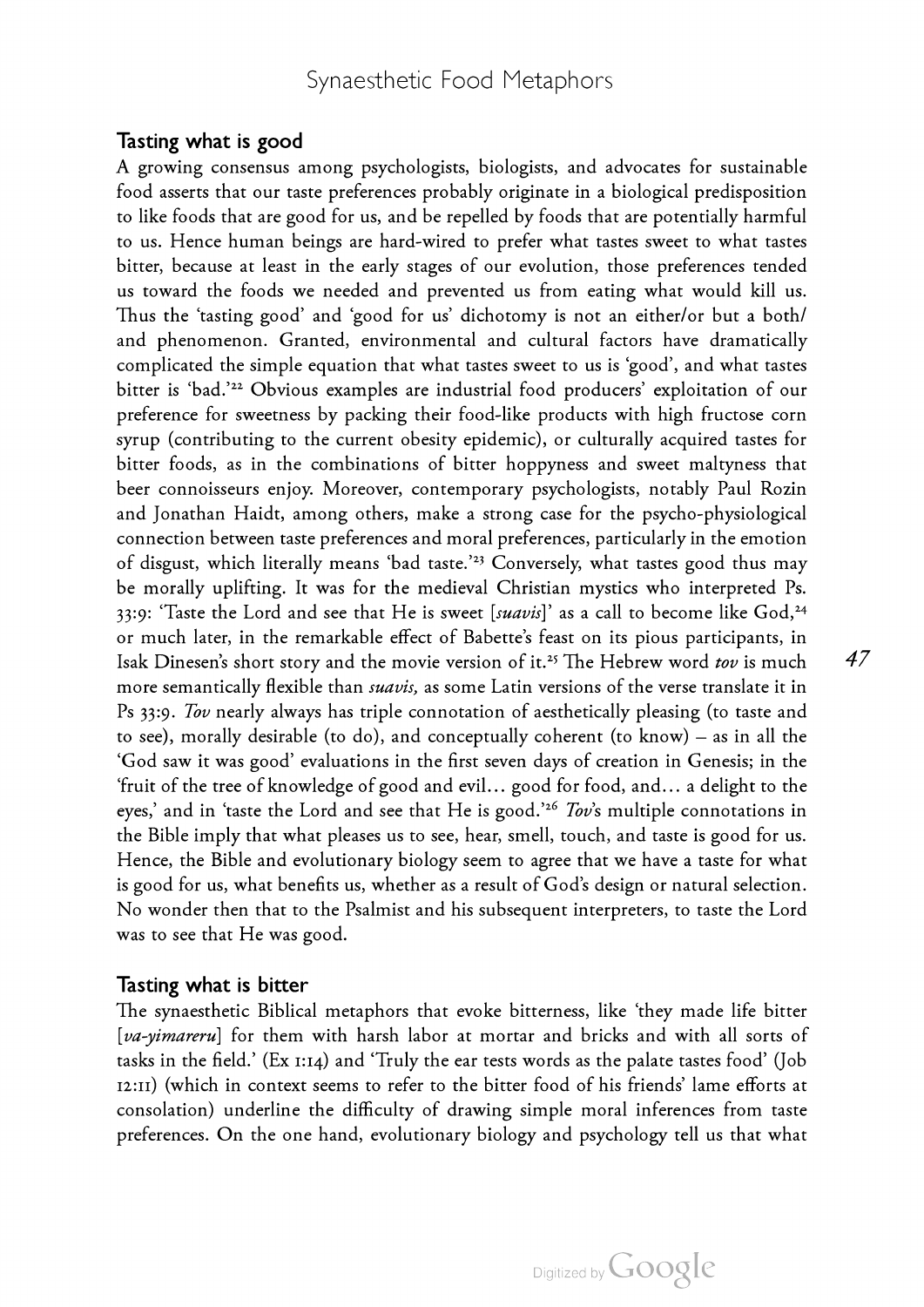tastes bad to us probably is bad for us. 'Bitter' might simply equal 'bad' if the bitter always tastes bad to us. But it doesn't, as <sup>I</sup> suggested above. Bitterness, when it's tempered with counterbalancing flavors such as sweetness, as in bittersweet chocolate or some beers, or with counterbalancing sounds like the mellifluousness of the word *maror* and its cognates referring to bitter-tasting foods, or when it's spiced with wisdom (a frequent trope in medieval discussions of what the palate finds unpleasant) might still be tasty. For example, there's the conundrum in medieval Muslim philosophy and mysticism that the sick person craves food that tastes good, but will physically harm him, while the wise person (or one under the direction of <sup>a</sup> wise doctor) knows that what seems at first bitter medicine will ultimately heal him.<sup>27</sup> The point is that bitterness can be a culturally acquired taste made more palatable by one's experience or accumulated wisdom. Thus Job's metaphor that the 'Ear tests words as the palate tastes food' might not just refer specifically to the bad taste his friends' words left in his mouth, but also more generally to the complex physical basis of our ability to discern the difference between good and evil. In other words, our palate can taste lots of different flavors, not just bitterness (it's significant that the verse only implies a bitter taste and omits mentioning it explicitly). If that bitterness were only part of a harmonious coincidence of opposite flavors, the whole sensation on our palate might end up an aesthetically pleasing taste, just as weighing the negative parts of what we hear against the whole of what we know might prove to be emotionally satisfying, even if it means holding conflicting, even painful ideas and experiences in our mind (as Job's subsequent observations in chapter <sup>12</sup> of the apparent conflicts in nature seem to suggest). Our gut reaction to what we hear indeed 'tests words,' that is, our hearing is no less intuitively discerning than our palates' capacity to taste. And as Rozin, Pollan, Haidt, and Kass argue, our cultural and biological instincts are sound, albeit sometimes contradictory.

#### Synaesthetic Jewish meal rituals

Having seen how classical Jewish religious texts use synaesthetic food metaphors to describe experiences of the revelation of the Holy, we will now discuss how Jewish tradition employs them in meal rituals to create synaesthetic experiences for those who perform them. First, there is the general ritual practice of 'saying words of Torah about the table' over the table, particularly about things – food, table settings, one's company, etc. that one sees, hears, smells, tastes, or touches at the table. I've discussed this extensively elsewhere. This often involves reciting words read aloud from books at the table, sometime illustrated, sometimes not. The overall effect is to punctuate the words heard with food and drink tasted, smelled and seen – and vice versa. Secondly, two specific instances of Jewish eating and reading rituals exemplify the strategies to create synaesthetic experiences of the Divine as far and near (outside and inside of me); and as 'good' even though it tastes bitter or is partially inedible. One is the practice of eating three different kinds of symbolic fruits at the kabbalistic  $Tu$  Bishvat seder developed in the seventeenth century: fruits wholly edible (skins and insides); fruits with edible outsides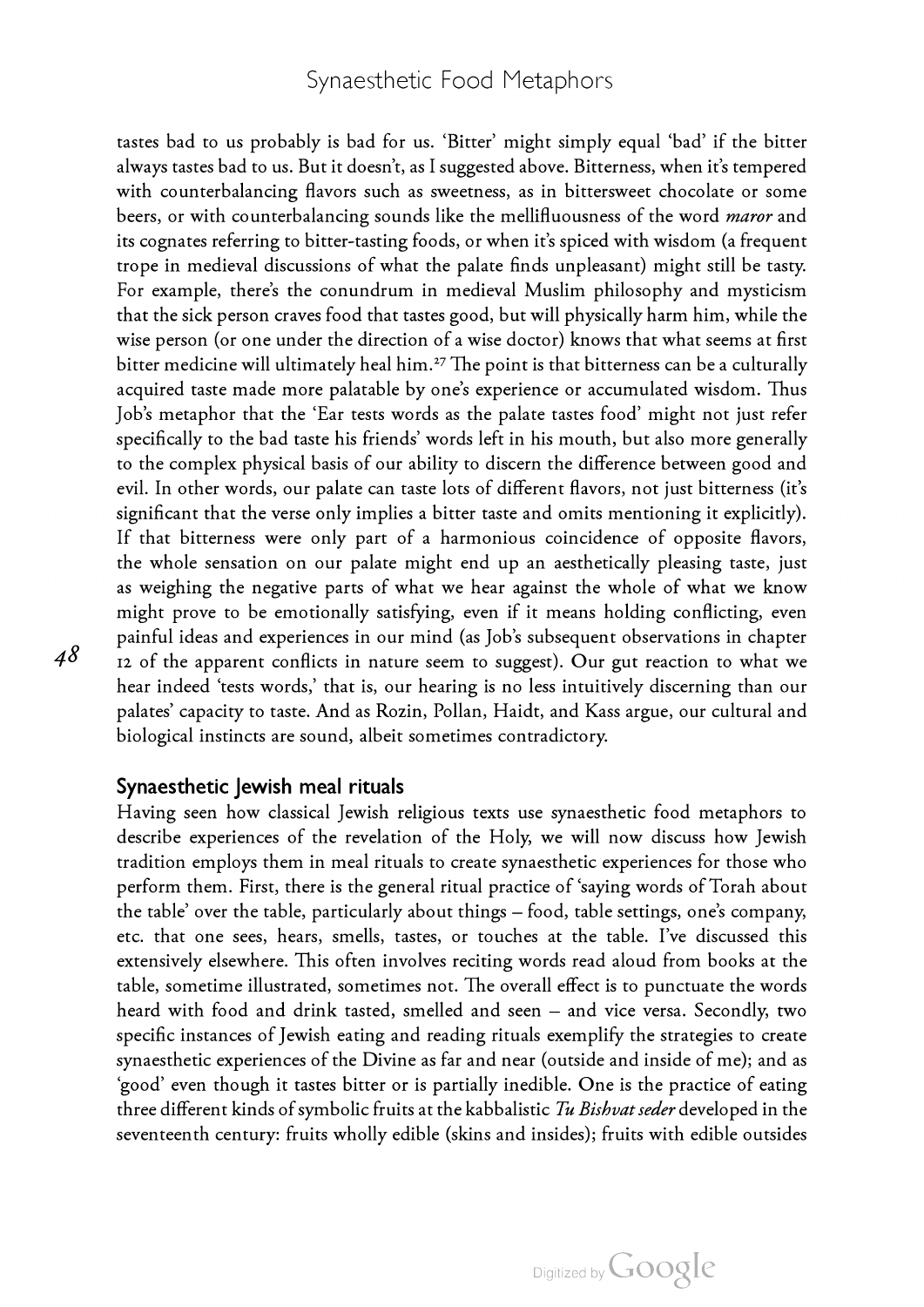but inedible pits (apricots, dates, plums, etc.); and fruits with inedible rinds or shells, but edible insides (like nuts). Each type of fruit and the relative proportion of its edible and inedible parts correspond to a different idealized 'world' with the same proportion of good and evil in it. Wholly edible fruits like apples and berries correspond to the world of *beri'ah* (Creation) in which the powers of good completely predominate over evil. Fruits with edible outsides but inedible pits correspond to the world of yetzirah (Formation), in which the powers of good outweigh, but don't completely obliterate the powers of evil. Finally, fruits with inedible rinds or shells and edible insides correspond to the world of asiyah (Action), this one we live in, in which the powers of good and evil are evenly balanced. The Pri Etz Hadar ('Fruit of the Beautiful Tree'), the Tu Bishvat 'haggadah,' prescribes reading aloud Biblical passages that refer to these fruits, and then passages from the Zohar that spell out their mystical meaning, that is, their correspondences to the three worlds.28 The participants hear the words describing the correspondences, see and touch the parts they can and cannot eat, and taste the parts they can, in a mutually reinforcing single experience. The second example consists of two ways of eating the bitter herb at the Passover seder, first by itself, as we already said, to remember how the Egyptians embitter our ancestors' lives, and then in the so-called Hillel sandwich, originally composed of the bitter herb eaten together with meat from the Passover lamb offering and *matzah*, but now usually made of the bitter herb and sweet charoset between two pieces of *matzah*. The late nineteenth century Hasidic Rabbi Yehudah Aryeh Lieb of Ger, also known as the Sefat Emet, provides the following interpretation of this practice that cultivates a synaesthetic appreciation of bittersweet human experience of the Divine:

Hillel used to combine the Passover lamb, unleavened bread, and bitter herb together. Because the bitterness of the exile is not <sup>a</sup> separate thing, …but rather, the whole order by which the Holy One of Blessing directs us is all one way. As is it is said, 'He causes death, brings life, and implants salvation.' The word maror 'bitter herb' is [numerically equivalent to] 'mot,' death. For in exile we are considered as if we're 'dead.' But this is necessary in order for there to be new life and salvation for generations after. And therefore we need to eat the bitter herb because we are now in exile, and by eating the bitter herb we are able to sweeten the bitterness on this night. And thus when swallowing the bitter herb, we will not feel the taste of the bitter herb more than the matzah, but the bitter herb is sweetened now.

Here the interplay of the words heard, the combination of taste sensations, seeing oneself and the reality of the world around him or her, enables one not only to 'sweeten the taste' of the bitter herb on one's tongue and palate, but also the bittersweet taste of Jewish experience and of the way God is said to exercise His will in the world. A common thread in Jewish synaesthetic metaphors and the rituals cultivating synaesthetic experiences is this tendency to reconcile opposites, which reason cannot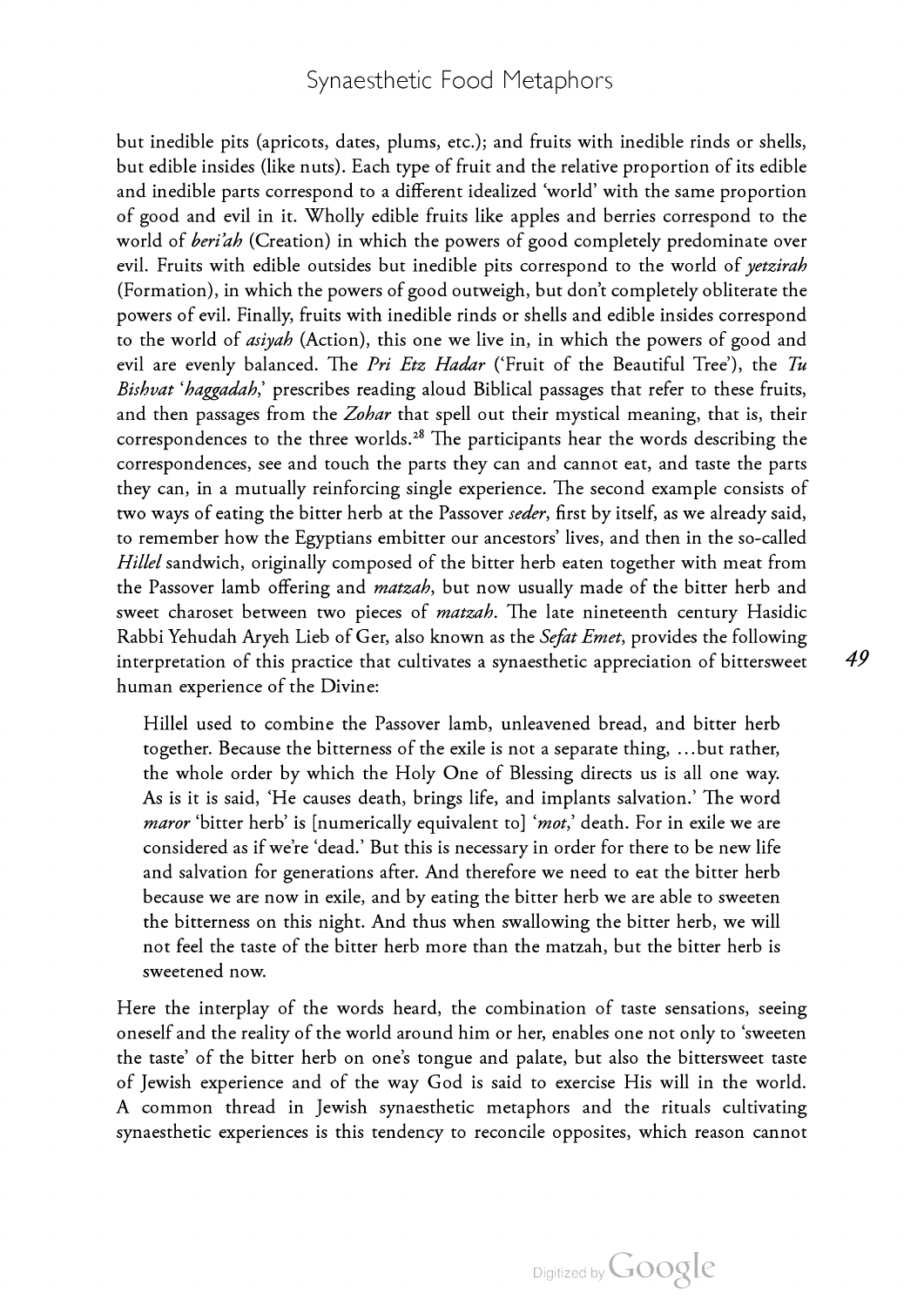do. It can only recognize that they are opposites. But experience, combined with our cognitive awareness of these complications and contradictions, can, especially when it involves the pleasures of taste. There is something elevating in knowing experientially that it all fits together when we sense the many in the one.<sup>29</sup> While the blaming words of consolation left a sour taste in Job's ears (as it were), when the 'ear tests the words' of the Gerer rabbi, punctuated with a bite of the Hillel sandwich, I at least find them<br>much more delectable food for thought and my palate. Seeing, hearing, and tasting all of this with friends and family at my *seder* seems to take in me precisely because it is a synaesthetic experience.

#### **Notes**

- . . . . .<br>1. Ramachandran, Vilayanur S., and Edward M. Hubbard, 'Hearing Colors, Tasting Shapes,' *Scientific* American April 13, 2003, 22.
- 2. Green, Arthur, 'The Song of Songs in Early Jewish Mysticism,' Orim 2, no. 2 (1987); Brenner, Athalya, 'The Food of Love: Gendered Love Imagery in the Song of Songs,' Semeia 86 (1999); Fulton, Rachel, "Taste and See That the Lord Is Sweet" (Ps. 33:9): The Flavor of God in the Monastic West,' The Journal of Religion 86, no. 2 (2006), 169–204.
- 3. Fulton, 'Taste and See' for the Western Christian monastic tradition; and in Jewish tradition, see: Lobel, Diana, 'Taste and See that the Lord is Good: Halevi's God Revisited,' Be'erot Yitzhaq: Studies in Memory of Isadore Twersky, edited by Jay M. Harris, Cambridge, MA: Center for Jewish Studies, Harvard University, 2005; on Ex 24:11, Brumberg-Kraus, 'Real Eating: A Medieval Spanish Jewish<br>View of Gastronomic Authenticity,' Authenticity: Proceedings of the 2005 Oxford Symposium on Food and Cookery, Devon, UK: Prospect Books, 2006, 119–131 and 'Ritualization of Scripture in Rabbenu Bahya ben Asher's Eating Manual Shulhan Shel Arba',' Proceedings of the 13th World Congress of Jewish Studies, Jerusalem, Israel, August 2001.
	- 4. See Tsur, Reuven, What Makes Sound Patterns Expressive?: The Poetic Mode Of Speech Perception, Durham, NC: Duke University Press, 1992. 63–66, 75–6.
	- Fulton, 'Taste and See', 170–1.
	- 6. Ibid., 171ff.
	- 7. Ibid., 171-2; Montanari, Massimo, Food is Culture, New York: Columbia, 2006, 61-6, 71-74.
	- .<br>8. Smart, Ninian, 'The Experiential Dimension,' *Worldviews: Crosscultural Explorations Of Human Belief*s, 3rd ed., Upper Saddle River, N.J.: Prentice Hall, 2000, 56ff.
	- 9. Kessler, David A., The End Of Overeating: Taking Control Of The Insatiable American Appetite, New York: Rodale/Macmillan, 2009, 141.
	- 10. Ibid., 140.
	- II. Montanari, *Food is Culture*, pp. 62–3; Fulton, 196; Scully, Terence, 'Tempering Medieval Food,' Food in the Middle Ages: A Book of Essays, ed. Melitta Weiss Adamson, New York: Garland, 1995, 3-24.
	- 12. Rozin, Paul, 'Food is Fundamental, Fun, Frightening, and Far-reaching,' Social Research 66 (1999): 9–30 (my emphasis).
	- 13. E.g. S. Ullman, cited in Werning, Marcus, Jens Fleischauer, and Hakan Beşeoğlu, 'The Cognitive Accessibility of Synaesthetic Metaphors,' CogSci 2006, Proceedings of the 28th Annual Conference of the Cognitive Science Society, ed. Ron Sun, Vancouver, BC: Cognitive Science Society, Inc., 2006, 2366.

50